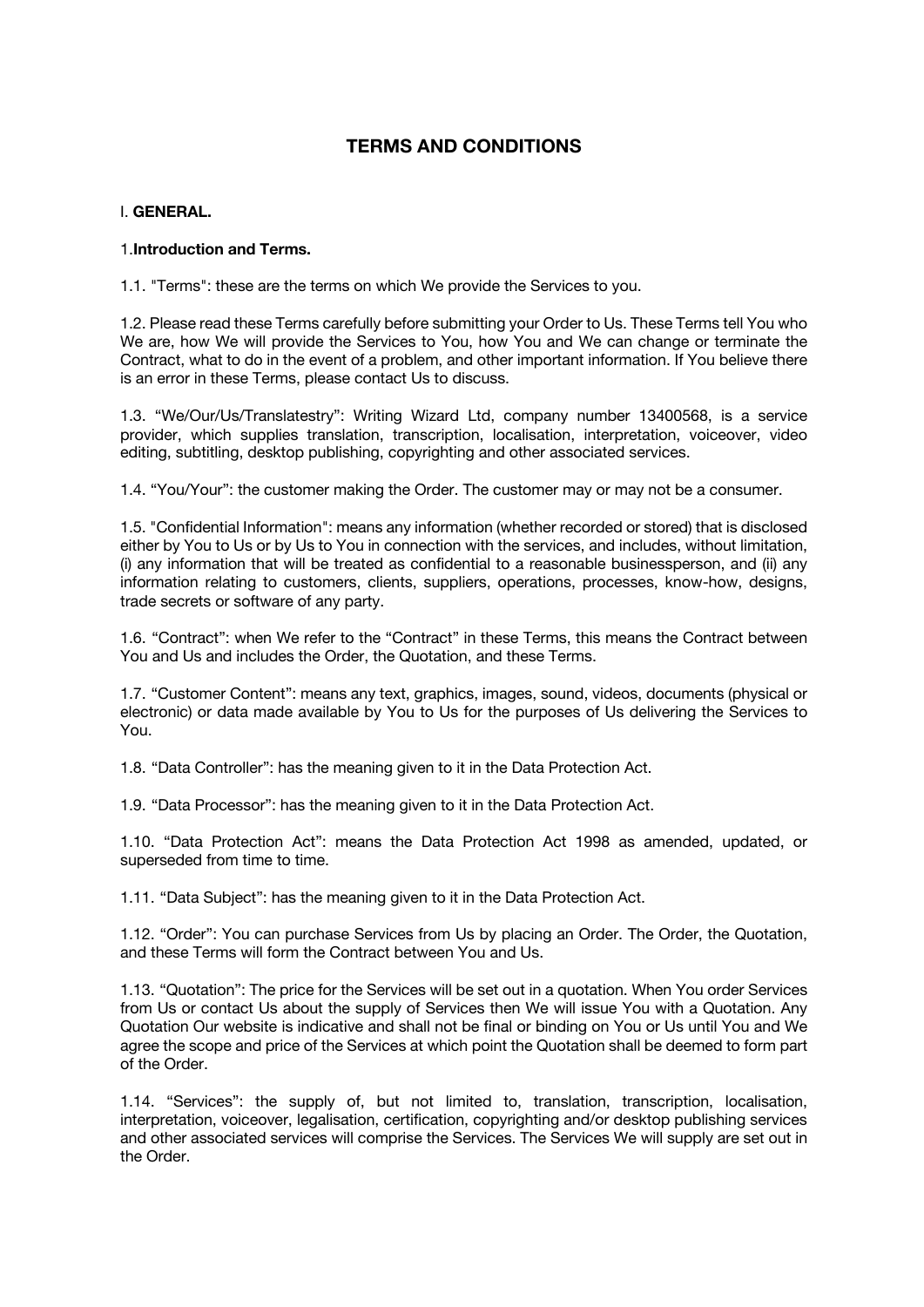1.15. For any questions regarding these Terms, please contact our Customer Support at support@translatestry.com.

1.16. If We have to contact You We will do so by telephone or by writing to You at the email address or postal address You provided to Us in Your Order.

## 2. **Contract and Services.**

2.1. Our acceptance of Your Order will take place when You accept the Quotation and We tell You that We are able to supply You with the Services, at which point a Contract will come into existence between You and Us.

2.2. Making sure Your Order is accurate. You must check Your Order carefully to ensure that it is complete and accurate. In particular, You must ensure all Services that You wish to purchase from Us are accurately provided for in Your Order. Please ensure that the Quotation reflects the Order.

2.3 If We are unable to accept Your Order, We will notify You and will not charge You for the Services.

2.4. The services that We provide to you must be described in detail in the Order. You must notify Us of any changes to the Order in writing or by email and We will provide You with a revised Offer. If you accept the revised Offer, including any price changes, will form part of the Order and any delivery date for the Services, unless otherwise agreed, will be amended to reflect the change in the Order.

2.5. The date of the provision of the Services is indicated in the Order. We reserve the right to suspend or postpone the date of delivery, delivery or cancel the Contract with you if an event occurs beyond Our control in accordance with clause 9.4 and clause 27.

2.6. Unless otherwise agreed, We will supply the deliverables pursuant to the Order to You by e-mail or via FTP or website address or such other form of delivery as We may notify to You from time to time and We will determine, at our discretion, the most appropriate method of delivery.

2.7. Warranty in relation to the Services.

1) We are not responsible to You for viewing and / or verifying the authenticity of any Client Content, and We will not be liable to You for any changes You make to Client Content. You accept and acknowledge that You are solely responsible for ensuring that Customer Content is valid and for providing, as appropriate, appropriate genuine copies or excerpts from Customer Content.

2) If the Services include translation (oral, written or otherwise) from one language into another language, then, unless otherwise agreed between You and Us, such translation will be into the primary language used in that particular country or community (as specified in the Order). We do not warrant the use of the Services for a specific dialect or with respect to words or syntaxes specific to a region, unless We have agreed in writing and specified in the Order.

3) Unless otherwise agreed in writing between You and Us, We will only warrant the Services for a period of thirty (30) calendar days from the date that We deliver the Services to You in accordance with clause 2.6. Our warranty shall only extend to the correction, modification, or grammatical/contextual verification of the deliverables pursuant to the Order and You must identify any errors or omissions within the abovementioned period and then We will endeavour to correct errors or omissions that You have notified to Us within a reasonable period of time. No reductions on price will be applicable.

4) We will strive to provide the Services as closely as possible to the original Customer Content, taking into account typographical or obvious errors or language variations (including but not limited to word count changes). Unless We and You have agreed otherwise, the Services will reflect, to the extent possible, Customer Content and will not be adapted, rewritten or altered, but will always be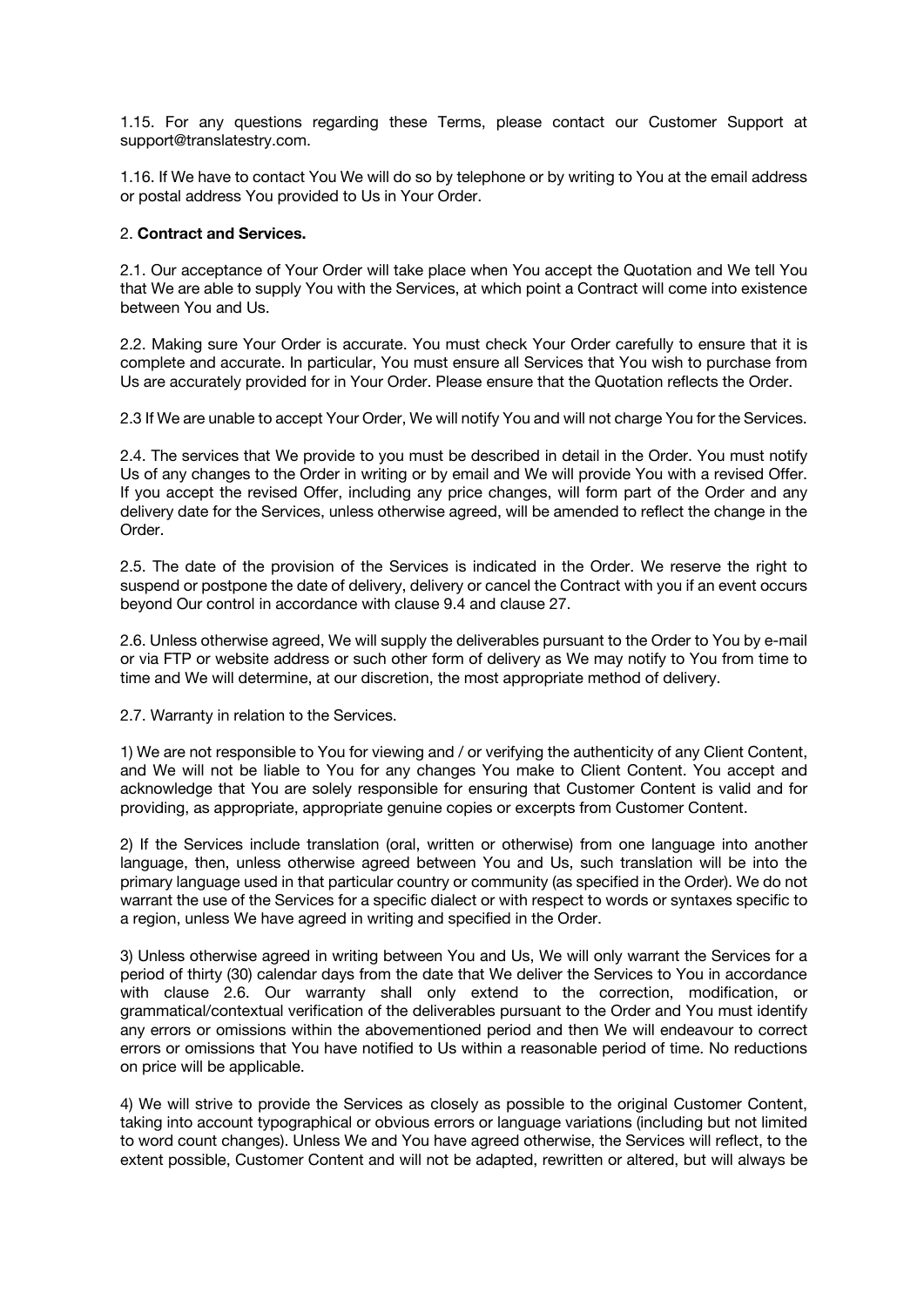subject to any element of subjectivity or variation that We deem reasonable given the type, scope and context of the Services that you have ordered from Us.

5) You accept and acknowledge that, where the Services include (whether in whole or in part) translation of Customer Content from one language into another language then there may be variations or differences in the word count (whether greater or lesser) between the original or source Customer Content and the deliverables pursuant to the Services and Our Quotation shall be, unless specified otherwise in the Quotation, based upon the word count of the language into which We are translating the Customer Content into and shall not be based upon the word count of the original or source Customer Content.

6) We do not warrant and will not be liable to You for any inaccurate or illegible Customer Content and will not be held responsible for errors or omissions arising from inaccurate or illegible Customer Content. We do not warrant nor underwrite the accuracy or completeness of any scientific, technical, mechanical, or mathematical element of the Customer Content when supplying You with Services. No discount will be applicable.

7) If the Services include interpretation or translation from or into a rare language or dialect, then (as determined by Us), We will indicate this in the Order and notify You that we may not be qualified to provide the Services. If You continue to place an Order, We do not warrant and are not responsible for any errors or omissions arising from the use of such Services.

8) Any additional investigations, inquiries and / or studies carried out by Us for You, which are not indicated in the Quotation and are not part of the Order ("Additional Work"), are subject to additional payment. We will notify You when We believe that additional work may be required to provide You with the Services and will provide You with an updated Quotation. If you do not accept the revised Quotation, which includes Additional Work, We will provide the Services, to the extent practicable, subject to Your opt-out of Additional Work. If We determine, in Our discretion, that We cannot provide You with the Services without Your consent to the Additional Work, We will notify You and refund any funds You paid to Us, subject to a reasonable deduction of the costs incurred by Us.

2.8. We shall not be liable for a breach of any of the warranties under clause 2.7. if:

1) You fail to notify Us within the warranty period; or

2) You alter or amend or modify the deliverables pursuant to the Order without Our prior written consent.

## 3. **Rights to Make Changes.**

3.1. If You would like to make changes to the Services You ordered, please contact Us. We will advise You if a change is possible and provide You with a revised Quotation. We will notify You of changes in prices for the Services, delivery / delivery times, or anything else that We reasonably believe may result from Your requested change. If you accept Our modified Quotation, We will confirm this to You in writing. If You do not accept Our revised Quotation or We do not confirm Our acceptance, the Order will not be considered modified and We will provide the Services as specified in the original Order.

3.2. In the event of minor changes to the Services, We may change the Service from time to time, for example, to reflect changes in relevant laws and regulations; or to include minor technical changes such as, but not limited to, regional language, typography, or dialect. These changes should not affect Your overall use of deliverables in accordance with the Services.

3.3. In the event of more significant changes to the Services and these Terms, We may make changes to these Terms or Services, but if we do, we will notify you before the changes take effect.

## 4. **Provision and Price of Services.**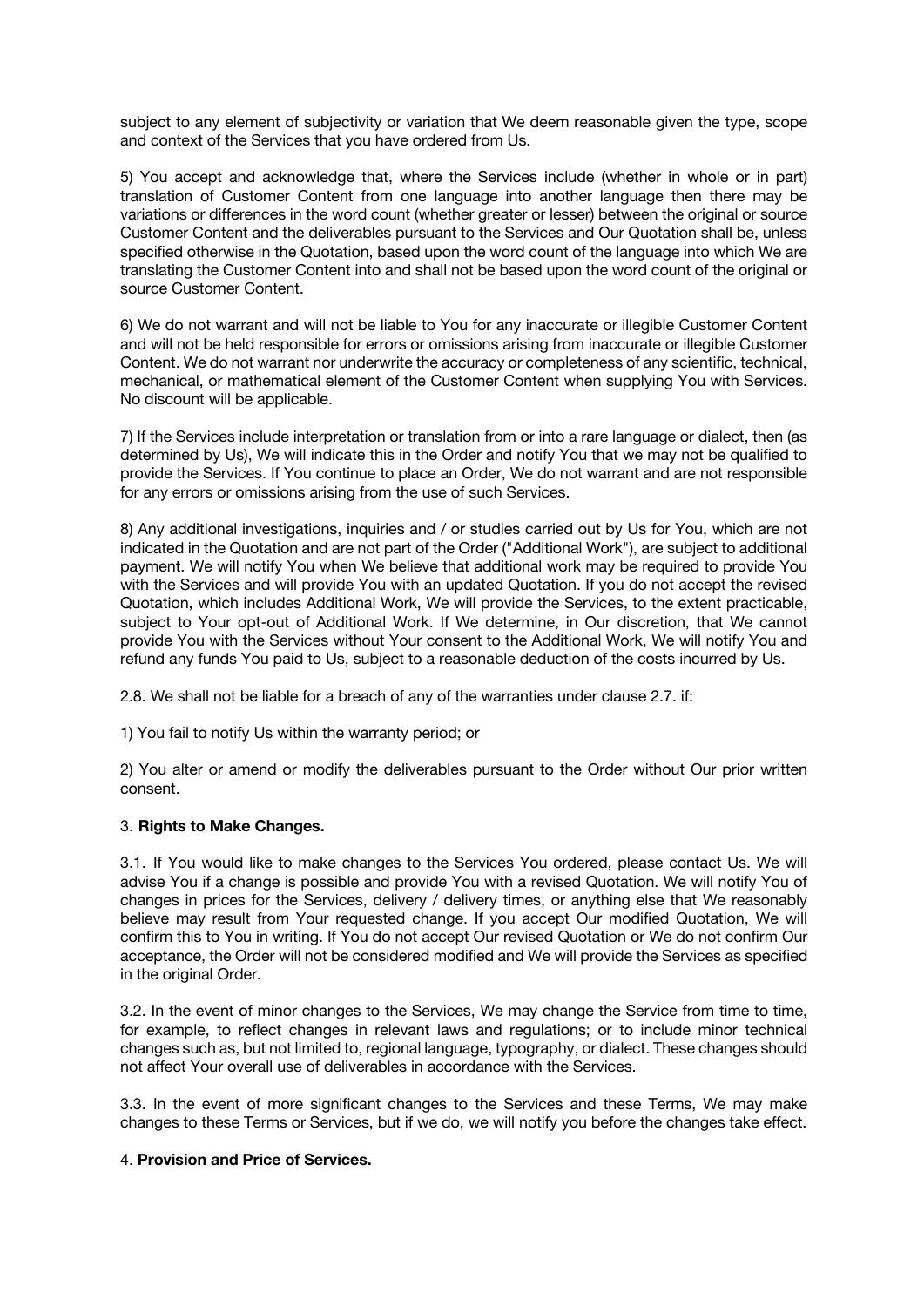4.1. During the Order process We will let You know when We will supply the deliverables pursuant to the Services to You. Any supply dates We give you are estimates and timing will not be essential.

4.2. We may need certain information and clarification regarding the original documents from You so that We can deliver the Services to You. We will contact You to ask for this information. If You do not give Us this information within a reasonable time of Us asking for it, or if You give Us incomplete or incorrect information, We may either end the Contract or revise the date of delivery for the Services set out in the Order by such period of time as We deem appropriate and reasonable resulting from a delay caused by You or any third-party acting on Your behalf.

4.3. The price for the Services will be the price indicated in the Order.

4.4. The price of the Services in your local currency (pounds sterling, US Dollars, Euros, Canadian Dollars or Australian Dollars etc.) and does include taxes at the applicable rate.

4.5. We accept payment by credit card, debit card, or wire transfer.

# 5. **Your Personal Information and Data Protection.**

5.1. We will use the personal information You provide to us:

1) to provide You with the Services;

2) to process Your payment for the Services; and

3) if You agree with this, inform You about similar Services that We provide, but You can stop receiving these messages at any time by contacting Us.

5.2. You accept and acknowledge that for data protection purposes, You are the Data Controller, and We are the Data Processor in relation to any Personal Data.

5.3. We will process personal data only in accordance with Your instructions from time to time and will not process personal data for any purpose other than those arising in connection with the provision of the Services and otherwise expressly permitted by You.

5.4. We will take reasonable steps to ensure the reliability of all Our employees who have access to Personal Data.

5.5. Each party warrants to the other party that it will process Personal Data in accordance with all relevant laws, regulations, ordinances, orders, standards or other similar instruments.

5.6. We warrant to You that, taking into account the state of technological development and the costs of implementing any measures, We will take appropriate technical and organizational measures against unauthorized or illegal processing of Personal Data and against accidental loss or destruction or damage of Personal Data, and we will take reasonable measures to ensure compliance with these measures.

5.7. Each party agrees to reimburse and retain the indemnity and to protect the other party at its own expense from all costs, claims, losses or expenses incurred by the other party or for which the other party may be liable due to the failure of the first party to fulfill its obligations towards employees or agents to fulfill any of its obligations under this clause 5.

5.8. You acknowledge that We rely on You for guidance as to the extent to which We are entitled to use and process Personal Data. Therefore, We are not responsible for any claims made by the Data Subject arising from any action or omission on our part, to the extent that such action or omission was a direct consequence of your instructions.

## 6. **Confidentiality.**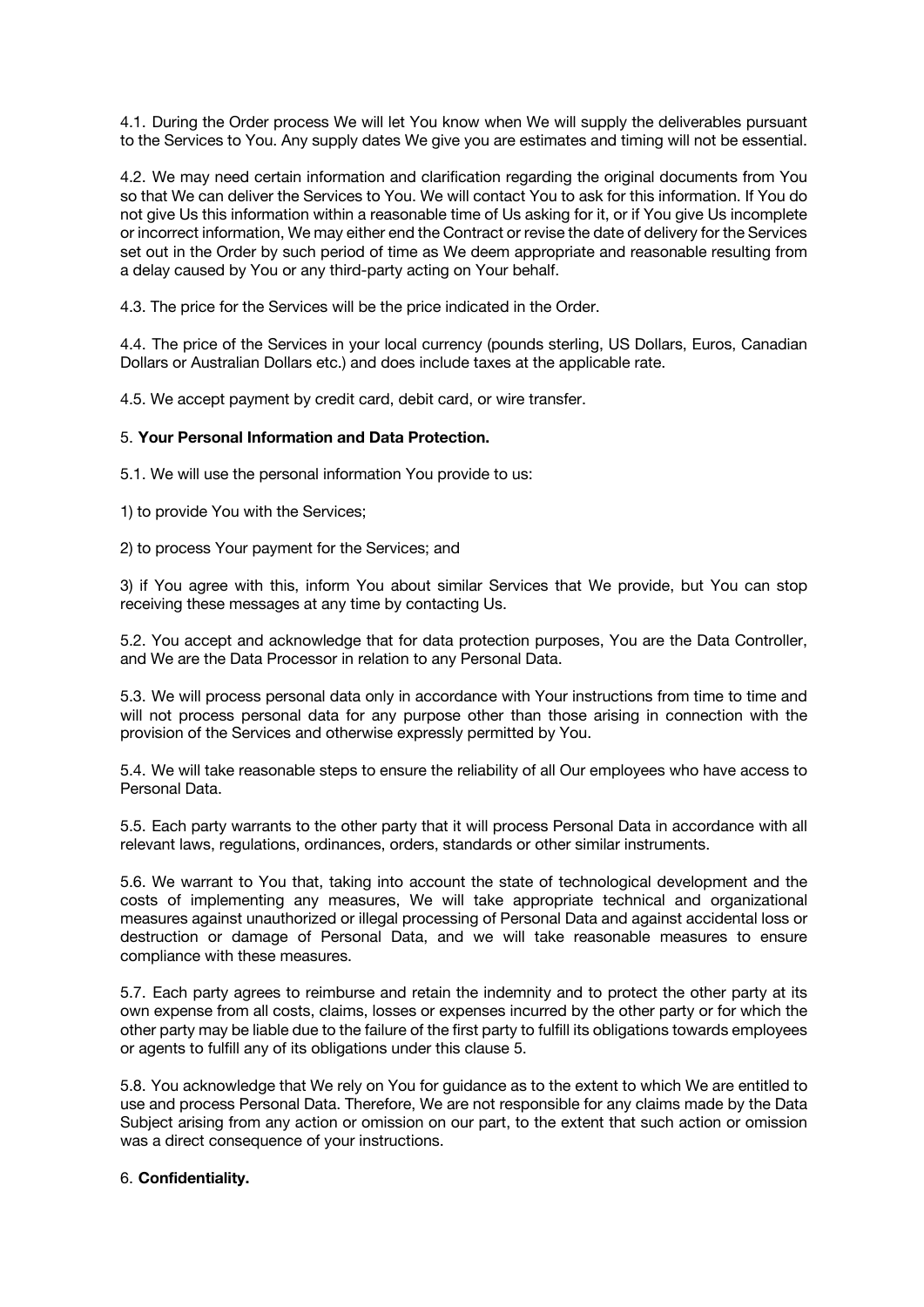6.1. Each party undertakes not to disclose to anyone any Confidential Information concerning the other party or any member of the group of companies to which the other party belongs, except as provided in clause 6.2.

6.2. Each party may disclose the other's Confidential Information:

1) to its employees, officers, representatives or advisers who need to know such information for the purposes of exercising the party's rights or carrying out its obligations under or in connection with this Contract. Each party shall ensure that its employees, officers, representatives or advisers to whom it discloses the other party's Confidential Information comply with this clause 6; and

2) as may be required by law, the competent court or any government or regulatory body.

6.3. Neither party can use the Confidential Information of the other party for any purpose other than to exercise its rights and fulfill its obligations under this Contract or in connection with it.

# 7. **Intellectual Property.**

7.1. All Client Content remains Your property or Your licensors' and is transferred to Us under a nonexclusive, worldwide, revocable, non-transferable and free license to use such Client Content for the purposes of this Contract. The license granted to Us by You will automatically terminate either (i) upon termination or expiration of this Contract, or (ii) when We complete the provision of the Services to You in accordance with this Contract.

7.2. We acknowledge and accept that all intellectual property rights in the Customer Content shall remain vested at all times in You. You will defend Us against and fully indemnify Us for any costs or damages that may be awarded in a judgement by a court, or agreed by You in a settlement, to the extent arising from any claim or allegation that any Customer Content infringes the intellectual property rights of any third party.

7.3. In the event of a claim or potential claim to which Your obligation to protect Us set out in clause 7.2 above may apply, We will:

1) provide you with reasonable written notice of any claim or potential claim;

2) comply with all reasonable requests for information and assistance at your expense;

3) not allow liability or settlement without your prior written consent; and

4) allow you to have complete control over any proceedings or negotiations, including defense or settlement.

7.4. Unless otherwise agreed in the Contract, We hereby waive and shall procure that any personnel, employees, contractors, and agents engaged by Us shall waive the right to be identified as the author of any work which that person creates and to object to derogatory treatment of that work pursuant to Section 78 of the Copyright, Designs and Patents Act 1978 as amended, updated, or superseded from time to time.

# 8. **Other Important Terms.**

8.1. If You are required to give Us a formal notice, or We are required to give You a formal notice, under the Contract, it must be in writing. That notice can be sent by email.

8.2. We may transfer Our rights and obligations under these Terms to another organization. We will contact you to inform us if we plan to do this.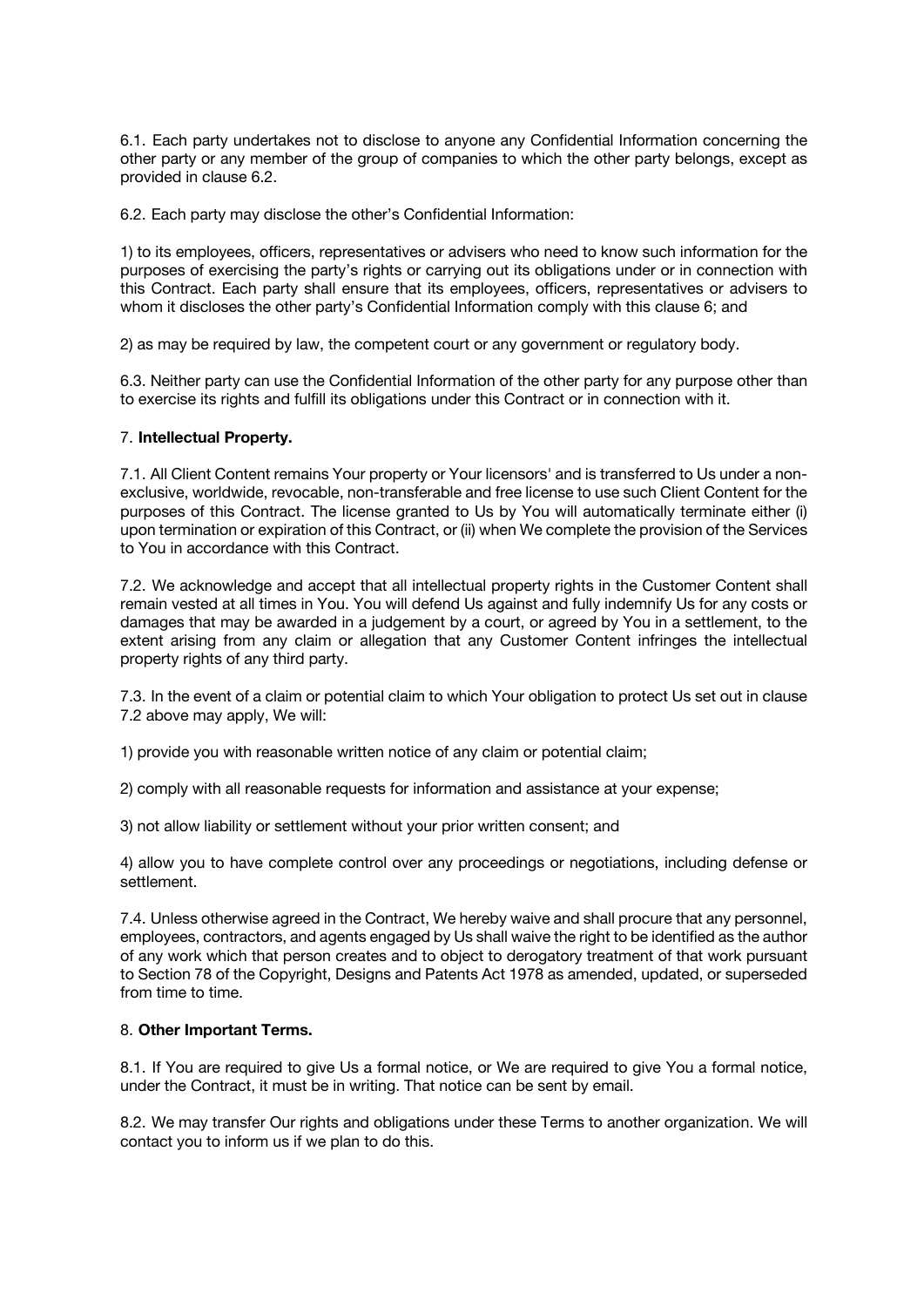8.3. You may only transfer Your rights or Your obligations under these Terms to another person if We agree to this in writing. We may disagree.

8.4. This Contract is between You and Us. No other person has the right to demand compliance with any of its Terms.

8.5. Each of the clauses of these Terms operates separately. If any court or relevant authority decides that any of them are unlawful, the remaining paragraphs will remain in full force and effect.

8.6. If We do not immediately insist that You do anything that is required of You in accordance with these Terms, or if We delay taking action against You in relation to your breach of the Contract, this will not mean that You are not obliged to do these things. This will not prevent Us from taking steps against you at a later time. For example, if you miss a payment and We will not pursue you, but continue to provide / provide the Services, We may still require you to make payment at a later date.

8.7. These Terms are governed by the law of England and Wales and You may bring legal proceedings in respect of the Services in the courts of England and Wales.

## II. **CONSUMERS.**

The following clauses in this Section will only apply to You if You are a consumer. The clauses in this Section are expressly excluded from applying to non-consumers.

## 9. **Suspension of the Delivery or Provision of Services.**

9.1. We may have to suspend the delivery of the Services because:

1) We have to deal with technical problems or make minor technical changes;

2) update the Services to reflect changes in relevant laws and regulatory requirements; or

3) make changes to the Services as requested by You or notified by Us to You in accordance with this Contract.

9.2. We will contact You in advance to inform You that We will suspend the provision of the Services unless the problem is urgent or extreme. If We have to suspend the provision of the Services for more than one (1) month, We will adjust the price so that You do not pay for the Services while they are suspended. You may contact Us to terminate the Service Contract if We suspend it, or inform You that We intend to suspend it, in each case for a period of more than one (1) month, and We will refund You any amounts paid in advance for the Services. in relation to the period after termination of the Contract. If We have provided You with some Services, we will refund You in proportion to the balance of the remaining Services.

9.3. If You do not pay Us for the Services when You are due to pay and You still do not pay for two (2) calendar days after We remind You that payment is due, We may suspend the provision of Services until Your payment of the remaining amount to Us. We will contact You and inform You that We are suspending the provision of the Services. We will not suspend the provision of the Services if You dispute an unpaid invoice. We will not charge You for the Services during the period for which they are suspended. In addition to interrupting the provision of the Services, We may also charge you interest on your late payments.

9.4. If the provision of the Services by Us is delayed as a result of an event beyond Our control, We will contact You as soon as possible to inform You of this, and We will take steps to minimize the consequences of the delay. Provided We do so, We are not responsible for delays caused by such event, but if there is a risk of material delay, You may contact Us to terminate the Contract and receive a refund for any Services you paid for but did not receive.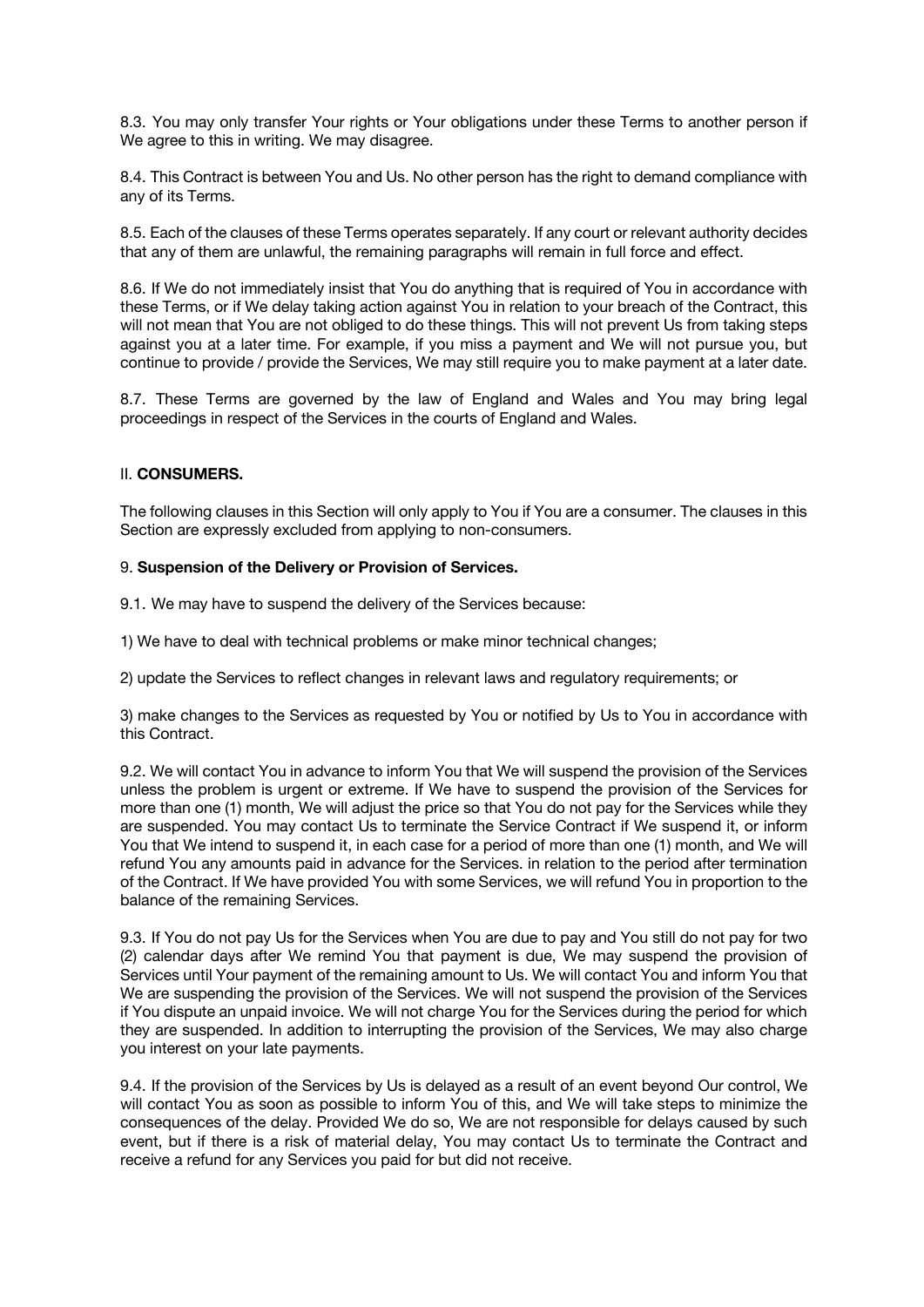## 10. **Payment of the Price.**

10.1. You must pay for the Services when You submit an Order to Us.

10.2. If You do not make any payment to Us by the due date We may charge interest to You on the overdue amount at the rate of one percent (1%) per day if the payment is outstanding for more than ten (10) days from the payment due date. This interest shall accrue on a daily basis from the due date until the date of actual payment of the overdue amount, whether before or after judgment. You must pay Us interest together with any overdue amount.

10.3. If You think an Order is wrong please contact Us no later than seven (7) calendar days from the date that You submit an Order to Us and paid for Services to let Us know.

10.4. It is possible that, despite Our best efforts, some of the Services We supply to You may be incorrectly priced. We will normally check prices before accepting Your Order so that, where the correct price of the Services at Your Order date is less than Our stated price at Your Order date, We will charge the lower amount. If the correct price of the Services at Your Order date is higher than the price stated in Our price list, We will contact You for Your instructions.

# 11. **Your Rights to end the Contract and Refunds.**

11.1. You may contact Us to end the Contract for the Services at any time before We have supplied them to You, but in some circumstances, We may charge You for doing this, as described below.

11.2. If You are ending the Contract for a reason set out at 1) to 6) below, the Contract will end immediately and We will refund You in full for any Services which have not been provided or have not been provided properly. The reasons are:

1) We have told You about an upcoming change to the Services or these Terms which You do not agree to (see clause 3.3);

2) We have told You about an error in the price or description of the Services You have ordered and You do not wish to proceed;

3) We have told You that We plan to transfer Our rights under the Contract to someone else and You do not wish to proceed;

4) there is a risk that supply of the Services may be significantly delayed because of events outside Our control; or

5) We have suspended supply of the Services for technical reasons, or We notify You that We are going to suspend them for technical reasons, in each case for a period of more than one (1) month;

6) You have informed Us about cancellation of the Order before We have started to provide You Services.

11.3. You may terminate the Contract by notifying Us in writing.

11.4. Rights, including proprietary and non-proprietary, and interest in the results pursuant to the Services remain with Us until You pay Us the full price. If We have provided You with some or all of the Services and the payment You have made to Us remains unpaid, then until You pay Us the full price for the Services, You will withhold the results in accordance with the Services on Our behalf, but you will not be entitled to use them.

## 12. **Our Rights to end the Contract.**

12.1. We may end the Contract for the Services at any time by writing to You if: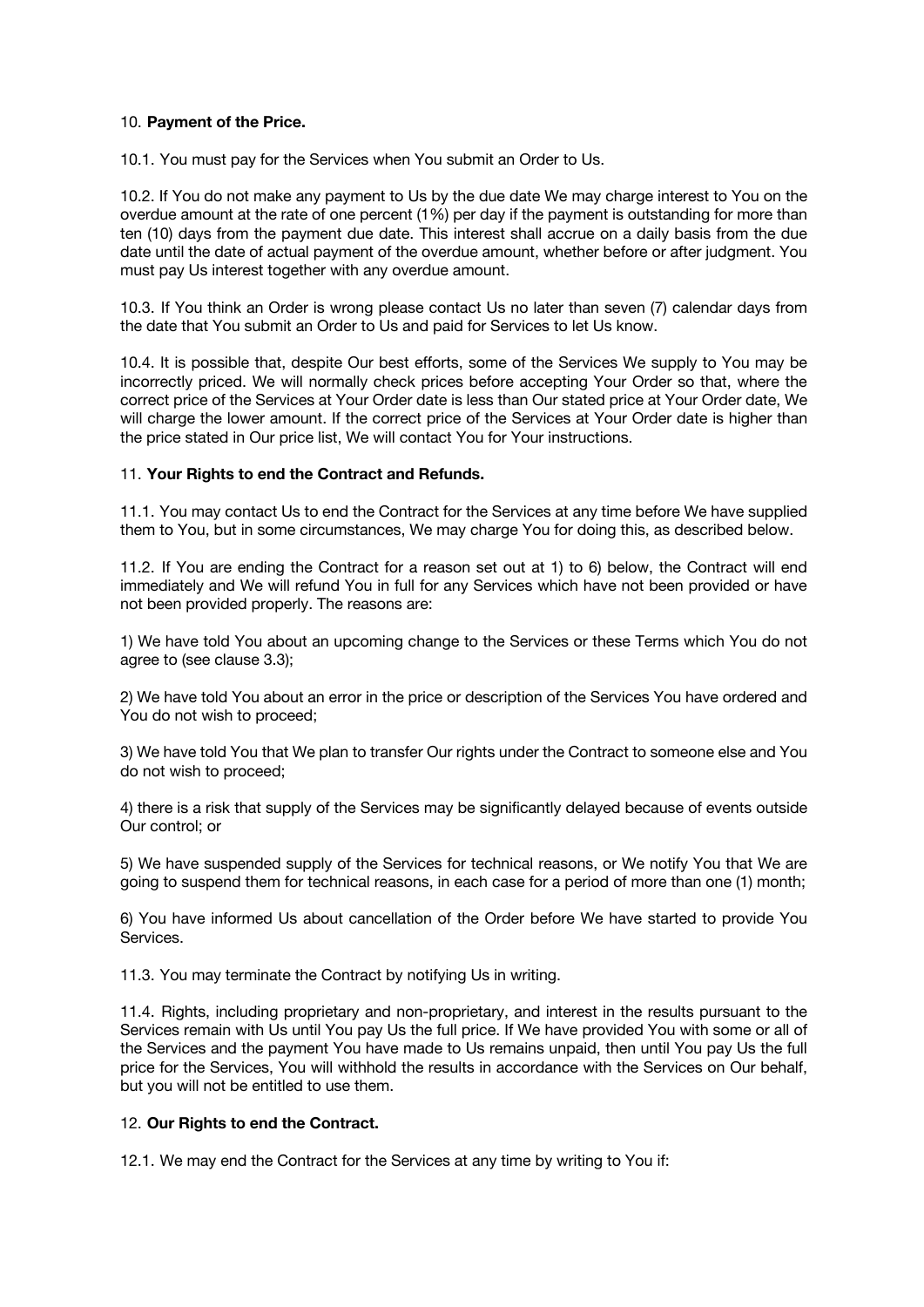1) You do not make any payments to Us on time, and you still do not pay within fourteen (14) days after We remind You that payment is due; or

2) You, within a reasonable time, during which We ask you to do so, do not provide Us with the information that We need to provide the Services, for example, all the documents that We need to provide you with the Services.

12.2. If we terminate the Contract in the situations set out in clause 12.1, We will refund all money that You paid in advance for the Services that We did not provide, but We may deduct or charge You reasonable compensation for the net costs that We will incur as a result of Your breach of the Contract. This will cover at least the cost of our staff's time spent on partial provision of the Services to You. However, if We terminate the Contract in the situations set out in clause 12.1, You will be required to pay Us all amounts due to Us by You under any other contract in addition to this Contract.

12.3. We may write to You to inform You that We are going to stop providing the Services. We will notify You of this at least fourteen (14) days before We stop providing the Services and will refund all amounts that You paid in advance for the Services that will not be provided.

# 13. **If You have a Problem with the Services.**

13.1. If You have any questions or complaints about the Services, please contact Us.

13.2. The Services that We supply You are supplied online or off-premises and are of a bespoke and customised nature. Unlike regular contracts for services, the Services that We supply You do not attract a legal right of cancellation under the Consumer Rights Act 2015. Accordingly, We are informing You that if You enter into this Contract with Us then You may lose your legal right to cancel the supply of the Services.

# 14. **Our Liability for Loss or Damage suffered by You.**

14.1. We are liable to You for foreseeable loss and damage caused by Us. If We do not comply with these Terms, We may be liable to You for any loss or damage You suffer, which is the reasonably foreseeable result of our breach of the Contract or Our failure to exercise reasonable care and skill. Our total liability to you (including our agents or suppliers) in connection with a Contract, tort (including negligence or breach of statutory obligation), misrepresentation, restitution or otherwise is limited to the price specified in the Order. We are not responsible for incidental loss or damage. Loss or damage can be foreseen if either it is obvious that this will happen, or if during the conclusion of the Contract both We and You knew that this could happen, for example, if You discussed this with Us during the Order process.

14.2. We do not in any way exclude or limit our liability to you if this would be illegal. This includes liability for death or personal injury caused by Our negligence or the negligence of Our employees, agents or subcontractors, as well as for fraud or fraudulent misrepresentation.

14.3. If You use the Services for any commercial, business or re-sale purpose We will have no liability to You for any loss of profit, loss of business, business interruption, or loss of business opportunity.

## III. **BUSINESS CLIENTS.**

The following clauses in this Section will only apply to You if are a non-consumer. The clauses in this Section are expressly excluded from applying to consumers.

## 15. **Definitions.**

1) "Late Payment Compensation" means the fixed sum that We are entitled to charge You in respect of each individual Qualifying Debt, in accordance with the Regulations.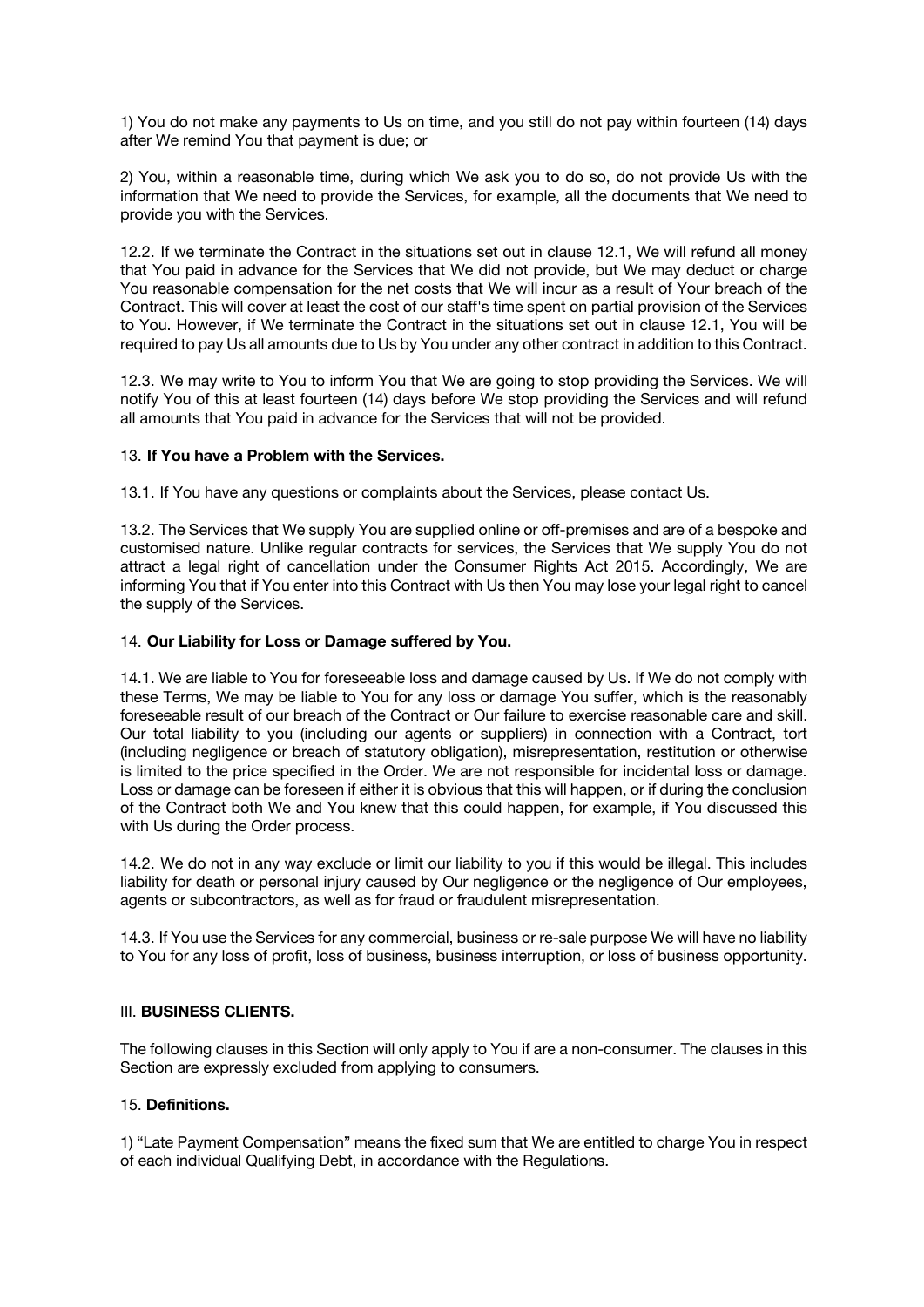2) "Late Payment Interest" means the statutory interest in relation to a Qualifying Debt in accordance with the Regulations.

3) "Qualifying Debt" has the meaning given to it in the Regulations.

4) "Regulations" means the Late Payment of Commercial Debts (Interest) Act 1998, as amended or replaced from time to time.

5) "Statutory Period" means the period in which We become entitled to charge You Late Payment Interest in respect of a Qualifying Debt, in accordance with the Regulations.

For the avoidance of doubt, the Regulations shall apply to the Contract.

# 16. **Exclusion of Other Terms.**

16.1. These Terms will apply to the Contract between You and Us to the exclusion of any other terms or conditions that You seek to impose or incorporate, or which are implied by trade, custom, practice or course of dealing.

16.2. For administrative convenience You may use Your own pre-printed forms, You agree that no terms or conditions endorsed on, delivered with or contained in Your purchase Order, confirmation of Order, specification or any other document shall form part of the Contract between Us except to the extent any such terms and conditions are consistent with these Terms.

# 17. **Non-delivery of the Services.**

17.1. We are not liable for any direct, indirect, or consequential losses and/or damages (all three Terms include, without limitation, purely economic losses, loss of profits, loss of business, depletion of goodwill and similar damages), costs, damages, fees or expenses, directly or indirectly caused by any delay in the provision of the Services (even if it is caused by Our negligence), as well as any delay does not give You the right to terminate the Contract if such delay does not exceed 30 working days.

17.2. If, for any reason, You do not accept the delivery of any of the Services within the period provided for by these Terms, or if We cannot provide the Services on time because You did not provide the appropriate instructions, documents, licenses or permits, then the Services must be considered delivered and You are responsible for all related costs and expenses.

17.3. The delivery of the Services, as recorded by Us, shall be conclusive evidence that You were supplied the Services.

17.4. Our liability for non-delivery of the Services is limited to resending the Services within a reasonable time frame or, at our discretion, issuing a credit note at a prorated rate in relation to any invoice made for such Services.

## 18. **Cancellation, Rebooking, Rescheduling Charges.**

18.1. Cancellation charges.

1) For all Services, except for interpretation services, if you cancel the Services after We have accepted Your Order, You undertake to pay Us 50% of the total cost of the Order no later than the next business day after the date of cancellation of Your Order, and You agree to pay Us the balance of the Order no later than two (2) business days after the date of cancellation of the Order.

2) For interpretation services only, We will indicate to you in the Quotation a cancellation fee that will apply if you cancel your Order with Us. By accepting an Quotation that includes interpretation services, You agree to bear any cancellation costs that We have described in this relevant Quotation.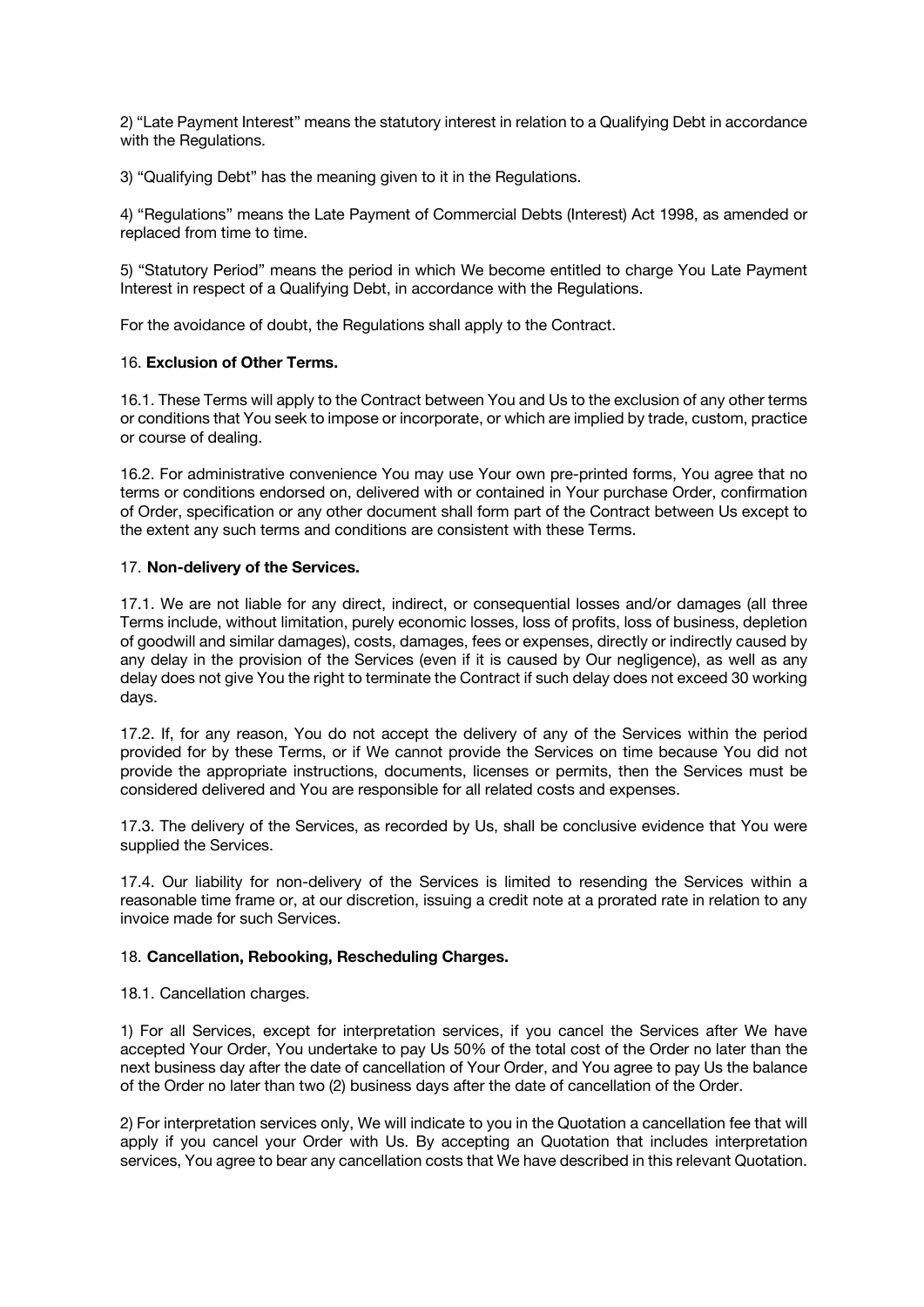18.2 Rescheduling charges. You may reschedule or suspend the provision of the Services by notifying Us about it. You agree that We may charge You a fee for any portion of the Services We have provided to You prior to the change in schedule or suspension of the Services, plus an administration fee of £ 39.00 per business day while the Services are suspended. You may only suspend the provision of the Services for a maximum period of five (5) consecutive business days starting on the next business day immediately following the original delivery date specified in the Order.

18.3. Any administration fee added by Us to Your Order shall form part of the final price.

# 19. **Payment of the Price.**

19.1. Subject to clause 19.2, and unless You are paying by payment card on our website during Order process or unless otherwise agreed by Us in writing, payment of the price for the Services shall be paid in full and in cleared funds no later than ten (10) working day following (i) the date that We issue Our invoice for the Services to You or, (ii) the date on which the deliverables pursuant to the Services delivered or deemed to be delivered (as the case may be) to You, whichever is earlier. If You pay by wire transfer, it shall be made to the bank account nominated by Us in writing.

19.2. Time of payment shall be of the essence. Without limiting Our other rights in any way, We reserve the right to suspend supply of the Services and demand immediate payment for all Services which have been ordered or supplied if (a) any payment under any Contract between You and Us, or any Contract We have with any person associated with You, becomes overdue; or (b) We, in Our sole discretion, believe that You may be unable or unwilling to pay for the Services in accordance with these Terms.

19.3. All monies prospectively payable to Us under the Contract shall become immediately due on termination of the Contract, or on the termination of any other contract We have with any other person associated with You.

19.4. You must make all payments due, without any deduction, whether by way of withholding, offset, counterclaim, discount, reduction or otherwise, unless You have a valid court order requiring Us to pay You an amount equal to that deduction.

19.5. If You fail to make any payment due to Us under the Contract by the due date for payment, then, in respect of each individual invoice or part thereof which remains unpaid by the due date for payment, such monies due to Us shall be deemed a Qualifying Debt.

19.6 In respect of each Qualifying Debt, and without limiting Our rights under clause 19, We shall be entitled to charge You Late Payment Interest upon each outstanding invoice, accruing on a daily basis, over the Statutory Period.

19.6. In respect of each Qualifying Debt, once the Late Payment Interest begins to run in accordance with this clause, We shall be entitled to charge you Late Payment Compensation upon each outstanding invoice.

# 20. **Limitation of liability.**

20.1. The following provisions establish Our (including any liability for the acts or omissions of Our employees, agents and subcontractors) full financial liability to You in relation to:

1) any breach of the Contract;

2) Your use of the Services, or of any product incorporating any of the Services; and

3) any representation, statement or delictual act or omission including Our (including Our agents) negligence arising under or in connection with the Contract.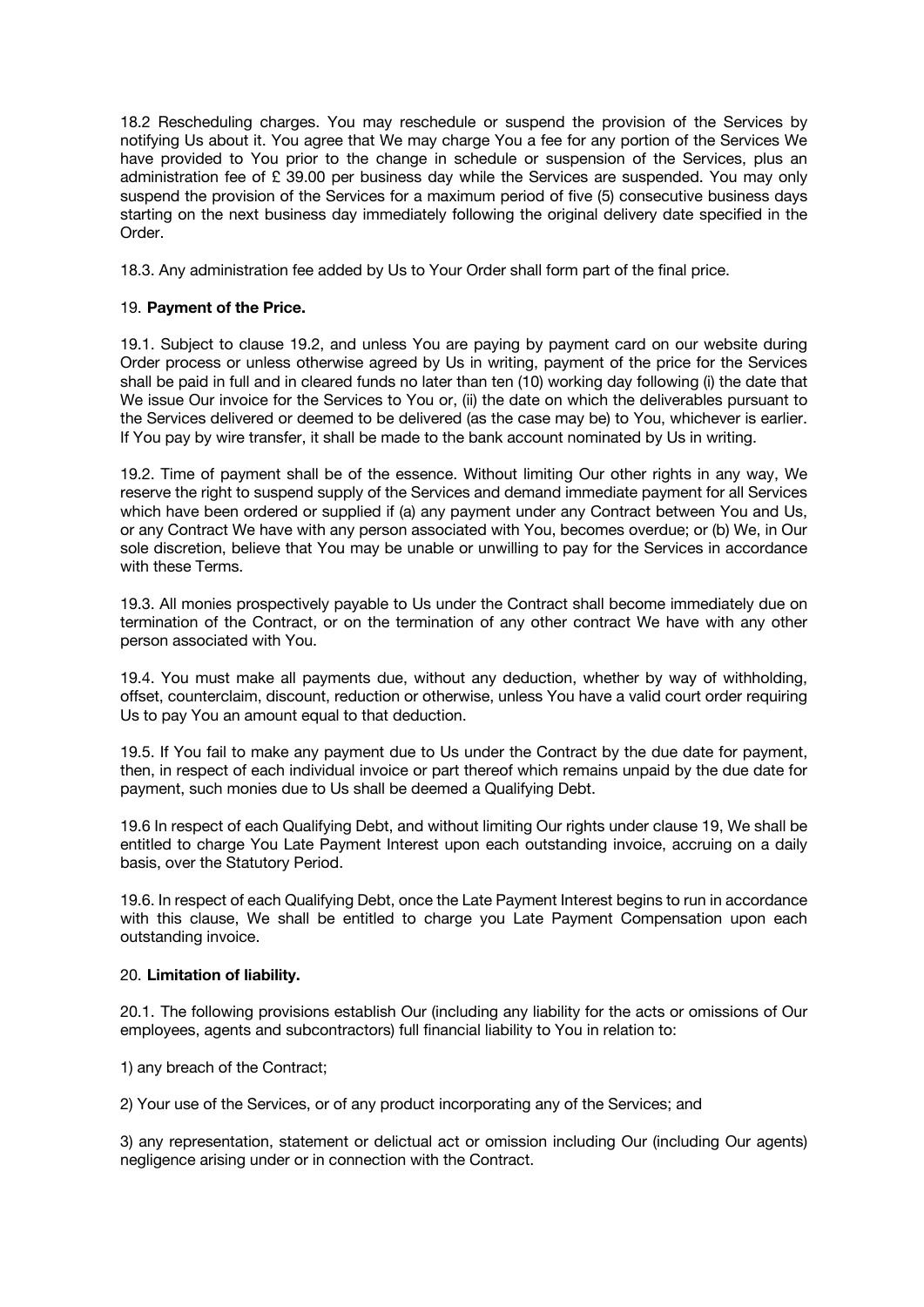20.2. All warranties, conditions and other conditions implied by law or common law, to the maximum extent permitted by law, are excluded from the Contract.

20.3. Nothing in these Terms excludes or limits Our liability for:

1) death or personal injury caused by Our (including Our agents) negligence; or

2) any matter in respect of which it would be illegal for Us to exclude or attempt to exclude its liability; or

3) fraud or fraudulent misrepresentation.

20.4. Our total liability under the Contract, misconduct (including negligence or violation of statutory duty), misrepresentation, restitution or otherwise arising out of Our (including our agents or suppliers) performance or intended performance of the Contract is limited to the price specified in the Order (fully or partially).

20.5. We shall not be liable to You for loss of profit, loss of business, or depletion of goodwill in each case whether direct, indirect or consequential, or any claims for consequential compensation whatsoever (howsoever caused) which arise out of or in connection with the Contract.

# 21. **Force Majeure.**

21.1. We reserve the right to suspend or defer the date of delivery, supply, or to cancel the Contract You have ordered (without liability to You) if We are prevented from or delayed in carrying on Our business or performing the Contract due to circumstances beyond Our (including Our agents' or suppliers') reasonable control including, without limitation, acts of God, governmental actions, war or national emergency, acts of terrorism, protests, riot, civil commotion, fire, explosion, flood, epidemic, lock-outs, strikes or other labour disputes (whether or not relating to either Our or Your workforce), telecommunication or network disruption, or denial of service, provided that, if the circumstances in question continue for a continuous period in excess of 30 working days, either party shall be entitled to terminate the Contract on notice.

# 22. **Personal liability of Directors.**

22.1. If You are a limited liability company, limited partnership, trust, or unincorporated voluntary association, Your directors / members / trustees / officers (as the case may be) each individually, jointly and individually, unconditionally and irrevocably (as long as until all amounts payable by You have been paid to Us) 1) guarantee payment of all amounts due to Us; 2) indemnify and protect Us from any losses incurred by Us as a result of trading with You; and 3) agree that the above guarantee and indemnity will not be canceled or affected by (i) anything that would not result in a discharge or affect them if they were the principal debtor and not the surety; or (ii) Our refusal or failure to exercise any of Our rights under the Contract.

## 23. **Arbitration.**

23.1. Any dispute arising out of or in connection with this Contract, including any question regarding its existence, validity or termination, may be referred, at Our sole discretion, to and finally resolved by arbitration under the London Court of International Arbitration ("LCIA") Rules, which Rules are deemed to be incorporated by reference into this clause.

23.2 The number of arbitrators shall be one (1). The seat, or legal place, of arbitration shall be London, England. The language to be used in the arbitral proceedings shall be English. For the avoidance of doubt, the governing law of the Contract shall be the substantive law of England and Wales.

## 24. **Non-Solicitation.**